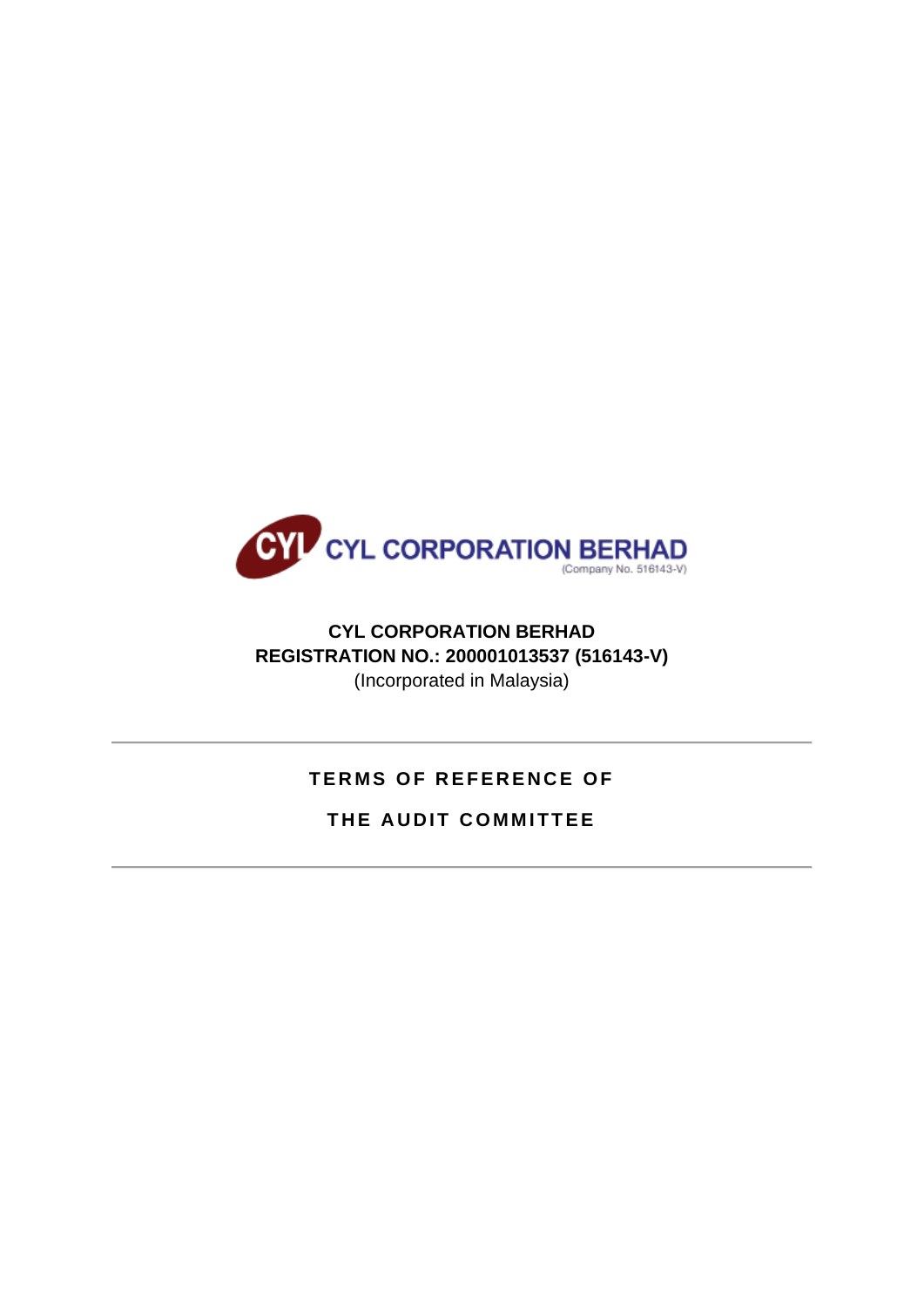

## **TERMS OF REFERENCE OF THE AUDIT COMMITTEE ("THE AC")**

## **A. COMPOSITION OF THE AC**

- (1) The AC shall be appointed by the Board of Directors of the Company ("Board") from amongst their members and shall consist of at least three (3) members.
- (2) All AC members must be Non-Executive Directors, with a majority of them being Independent Non-Executive Directors.
- (3) At least one (1) member of the AC:-
	- (i) must be a member of the Malaysian Institute of Accountants ("MIA"); or
	- $(iii)$  if he/she is not a member of the MIA, he/she must have at least three  $(3)$ years' working experience and:-
		- (a) he/she must have passed the examinations specified in Part I of the First Schedule of the Accountants Act 1967; or
		- (b) he/she must be a member of one of the associations of accountants specified in Part II of the First Schedule of the Accountants Act 1976; or
	- (iiii) fulfils such other requirements as prescribed or approved by Bursa Malaysia Securities Berhad ("Bursa Securities").
- (4) The members of the AC shall elect a Chairman from amongst its members who shall be an Independent Non-Executive Director.
- (5) No alternate Director(s) shall be appointed as member(s) of the AC.
- (6) In the event of any vacancy in the AC, resulting in non-compliance with paragraphs (1), (2), (3) and (4) above, the Board shall take necessary steps to fill in the vacancy within three (3) months from the occurrence of the event.
- (7) All AC members shall be financially literate and should undertake continuous professional development to keep themselves abreast of relevant developments in accounting and auditing standards, practices and rules.
- (8) No former partner of the external audit firm shall be appointed as a member of the AC before observing a cooling-off period of at least three (3) years. This shall apply to all former partners of the external audit firm and/or the affiliate firm (including those providing advisory services, tax consulting, etc.).
- (9) The Nomination Committee shall review the term of office and performance of the AC and each of its members annually to determine whether the AC and its members have carried out their duties in accordance with the AC's Terms of Reference.
- (10) The Board may from time to time and in its absolute discretion, revise the composition, roles and responsibilities of the AC.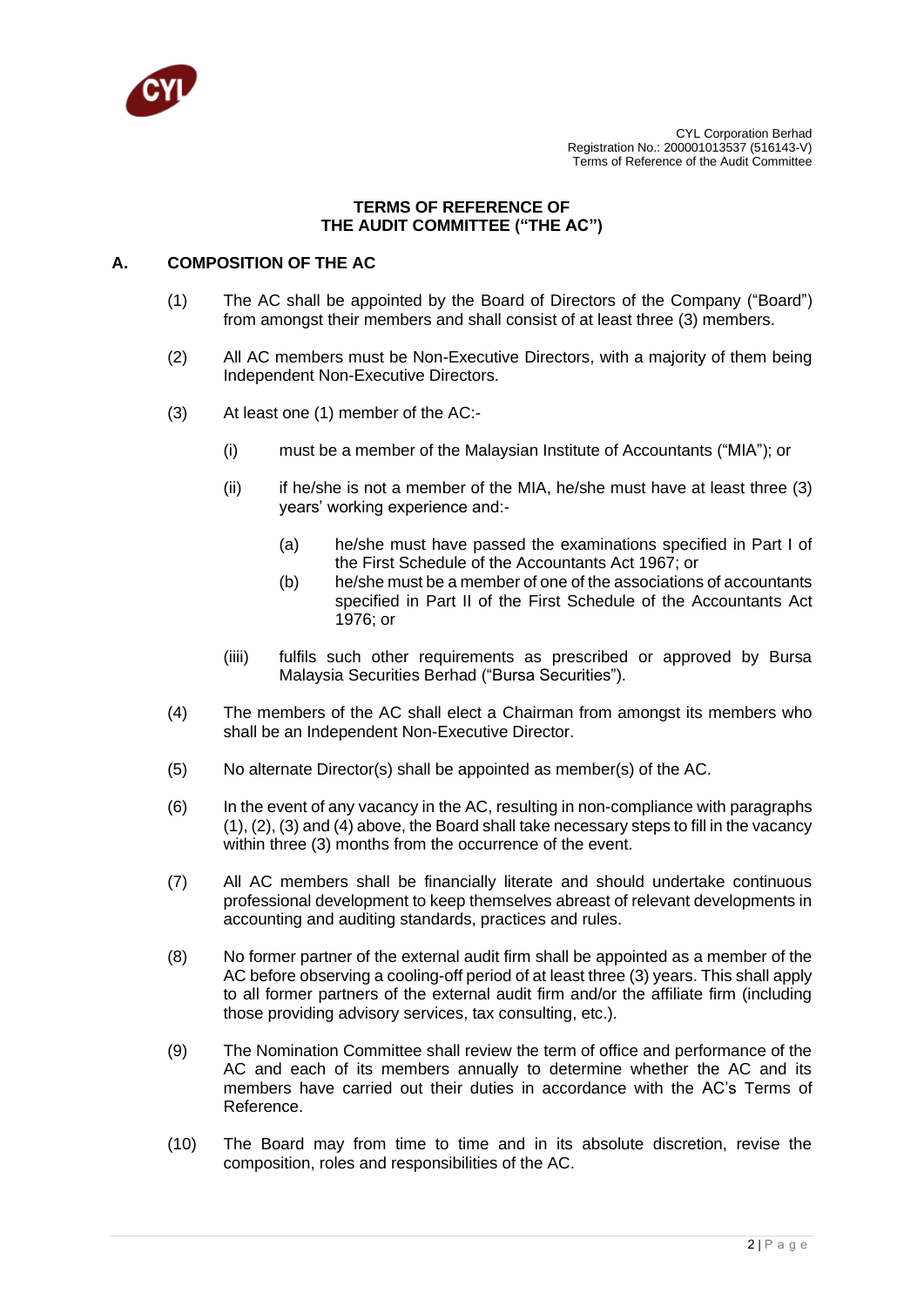

#### **B. SECRETARY**

The Company Secretary of the Company or such substitute as appointed by the Board or AC from time to time shall act as the Secretary of the AC.

#### **C. DUTIES AND RESPONSIBILITIES OF THE AC**

The AC shall undertake the following duties and responsibilities:-

- (1) Review the following and report the same to the Board of the Company:-
	- (i) with the External Auditors, the audit plan, its scope and nature, including any changes to the scope of the audit plan, the evaluation of the system of internal control and the audit report;
	- (ii) the assistance given by Management and employees of the Company to the External Auditors and Internal Auditors, including any difficulties or disputes encountered during audit;
	- (iii) the adequacy of the scope, competency and resources of the internal audit function (including the name and qualification of the person responsible for the internal audit function) and that it has the necessary authority to carry out its work. Person(s) carrying out the internal audit function or activity must be free from any relationship or conflict of interest situation, which could impair their objectivity and independence;
	- (iv) the internal audit plan, processes, the results of the internal audit assessments and investigations undertaken and whether or not appropriate actions are taken on the recommendations and monitor Management's implementation of the recommended actions;
	- (v) the quarterly results and year-end financial statements of the Company, prior to the approval by the Board, focusing particularly on:-
		- (a) changes in or implementation of major accounting policy changes;
		- (b) significant matters highlighted including financial reporting issues, significant judgements made by Management, significant and unusual events or transactions, and how these matters are addressed;
		- (c) adoption of new and/or revised accounting standards;
		- (d) the going concern assumption; and
		- (e) compliance with relevant accounting standards and other legal/regulatory requirements;
	- (vi) any related party transaction and conflict of interest situation that may arise within the Company or Group including any transaction, procedure or course of conduct that raises questions of management integrity;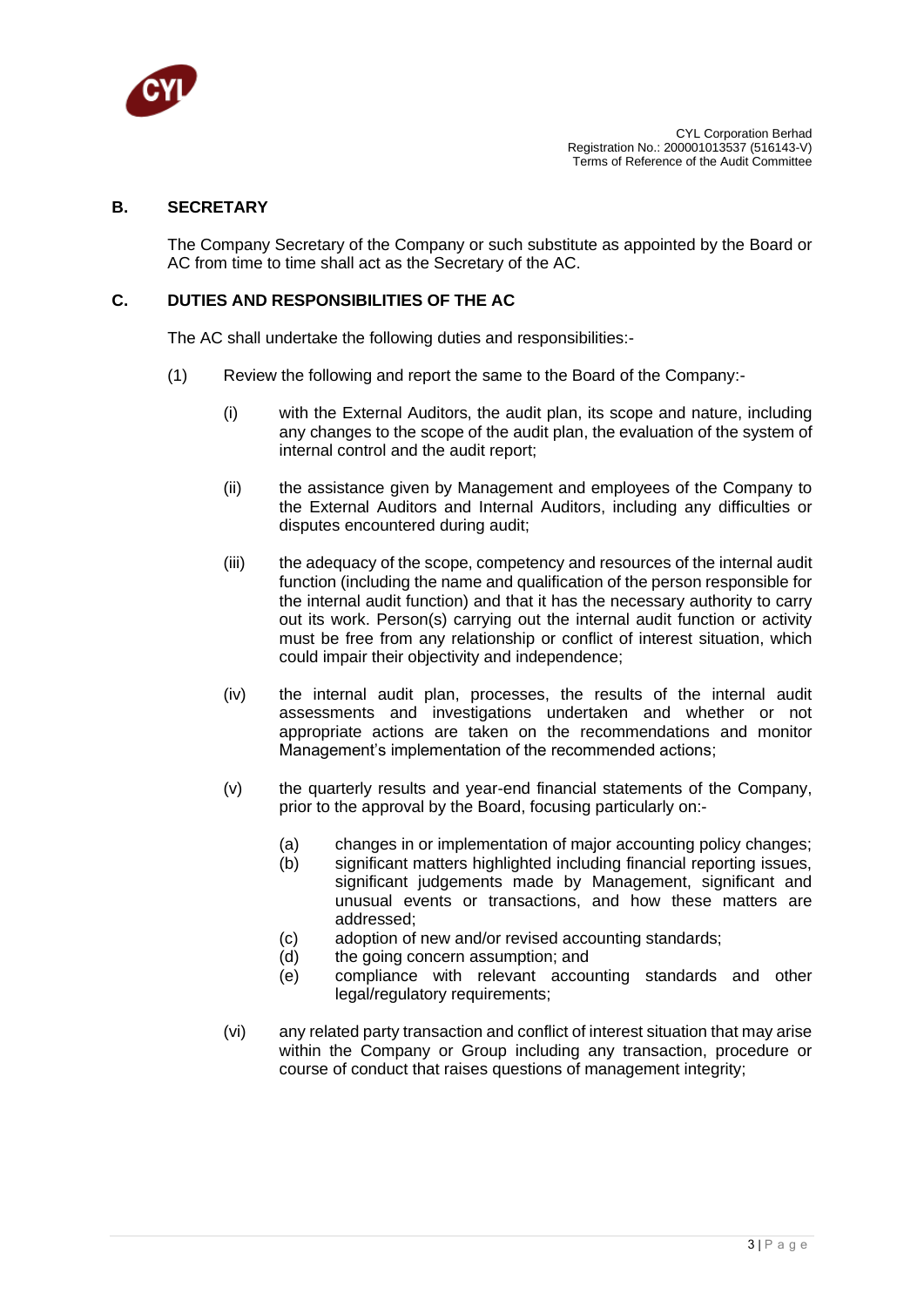

- (vii) any letter of resignation from the External Auditors and any questions of resignation or dismissal, including a copy of any written representations or statement of circumstances in relation with the resignation made by the External Auditors, where applicable; and
- (viii) whether there is reason (supported by grounds) to believe that the Company's External Auditors is not suitable for re-appointment;
- (2) Review the accuracy and adequacy of the disclosure of information in the financial statements taken as a whole, provide a true and fair view of the Company's financial position and performance;
- (3) Establish policies and procedures to assess the suitability, objectivity and independence of the External Auditors to safeguard the quality and reliability of audited financial statements;
- (4) Establish policies and procedures for engagement of non-audit services to be provided by the External Auditors;
- (5) Recommend the nomination of External Auditors and conduct an annual evaluation on the suitability of the External Auditors for re-appointment;
- (6) Obtain written assurance from the External Auditors confirming their independence throughout the conduct of the audit engagement in accordance with relevant professional and regulatory requirements;
- (7) Review the appropriateness of audit fees to support a quality audit;
- (8) Review the non-audit services provided by the External Auditors and/or its affiliate firms to the Company and its subsidiaries ("Group") for the financial year, including the nature of the non-audit services, fee of the non-audit services individually and in aggregate relative to the external audit fees, and safeguards deployed to eliminate or reduce any threat to objectivity and independence in the conduct of the external audit resulting from the non-audit services provided;
- (9) Review the effectiveness of the Company's internal control and the timeliness of and reports on the effectiveness of corrective or remedial actions taken by Management;
- (10) Assist the Board in identifying the principal risks in the achievement of the Company's objectives and ensuring the implementation of appropriate systems to manage these risks;
- (11) Review the Statement on Risk Management and Internal Control which forms part of the Annual Report;
- (12) Discuss with the External Auditors before audit commences, the nature and scope of audit and ensure co-ordination where more than one audit firm is involved;
- (13) Review the External Auditors' management letter and Management's response thereto including the status of previous audit recommendations;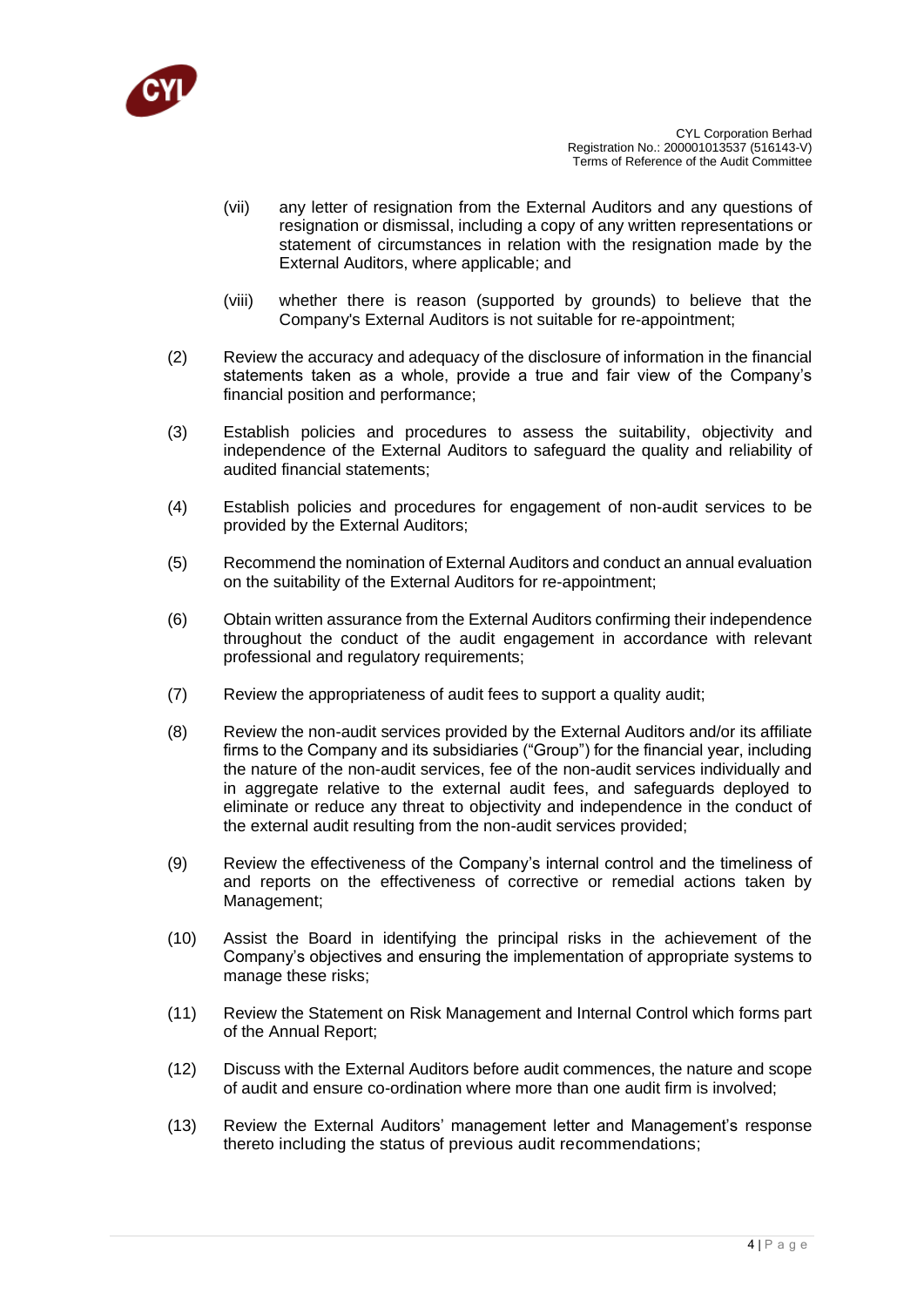

- (14) Conduct a performance evaluation of the internal audit function annually;
- (15) Review whether the internal audit function is carried out in accordance with a recognised framework;
- (16) Review any letter of resignation from the Internal Auditors and provide the Internal Auditors an opportunity to submit reasons for resigning;
- (17) Review the internal audit reporting structure to ensure the internal audit function is independent of the activities it audits and it reports directly to the AC;
- (18) Meet the External Auditors and Internal Auditors at least twice a year, without Management being present to discuss any issues arising from the external and audit internal audits carried out;
- (19) Review the implementation and effectiveness of the Whistleblowing Policy, by which the employees, contractors, service providers, suppliers and members of the public may, in confidence, raise concerns about possible improprieties or misconduct on the part of the Group or its employees, including but not limited to, breaches of law or internal policies and procedures;
- (20) Exercise its powers and carry out its responsibilities as may be required from time to time under the Whistleblowing Policy;
- (21) Report to the Board any suspected frauds or irregularities, serious internal control deficiencies or suspected infringement of laws, rules and regulations which come to its attention and are of sufficient importance to warrant the attention of the Board;
- (22) Review the systems and controls for ethical behaviour and the prevention of bribery and corruption and receive reports on findings and recommendations for improvement from the Internal Auditors;
- (23) Direct and, where appropriate, supervise any special projects or investigation considered necessary, and review investigation reports on any major defalcations, frauds and thefts;
- (24) Report to Bursa Securities on any matter reported by it to the Board of the Company which has not been satisfactorily resolved resulting in a breach of the Main Market Listing Requirements of Bursa Securities; and
- (25) Conduct any other activities or investigation as may be authorised or directed by the Board.

## **D. MEETING PROCEDURES**

#### (1) **Quorum**

In order to form a quorum for the meeting, the majority of the members present must be Independent Non-Executive Directors.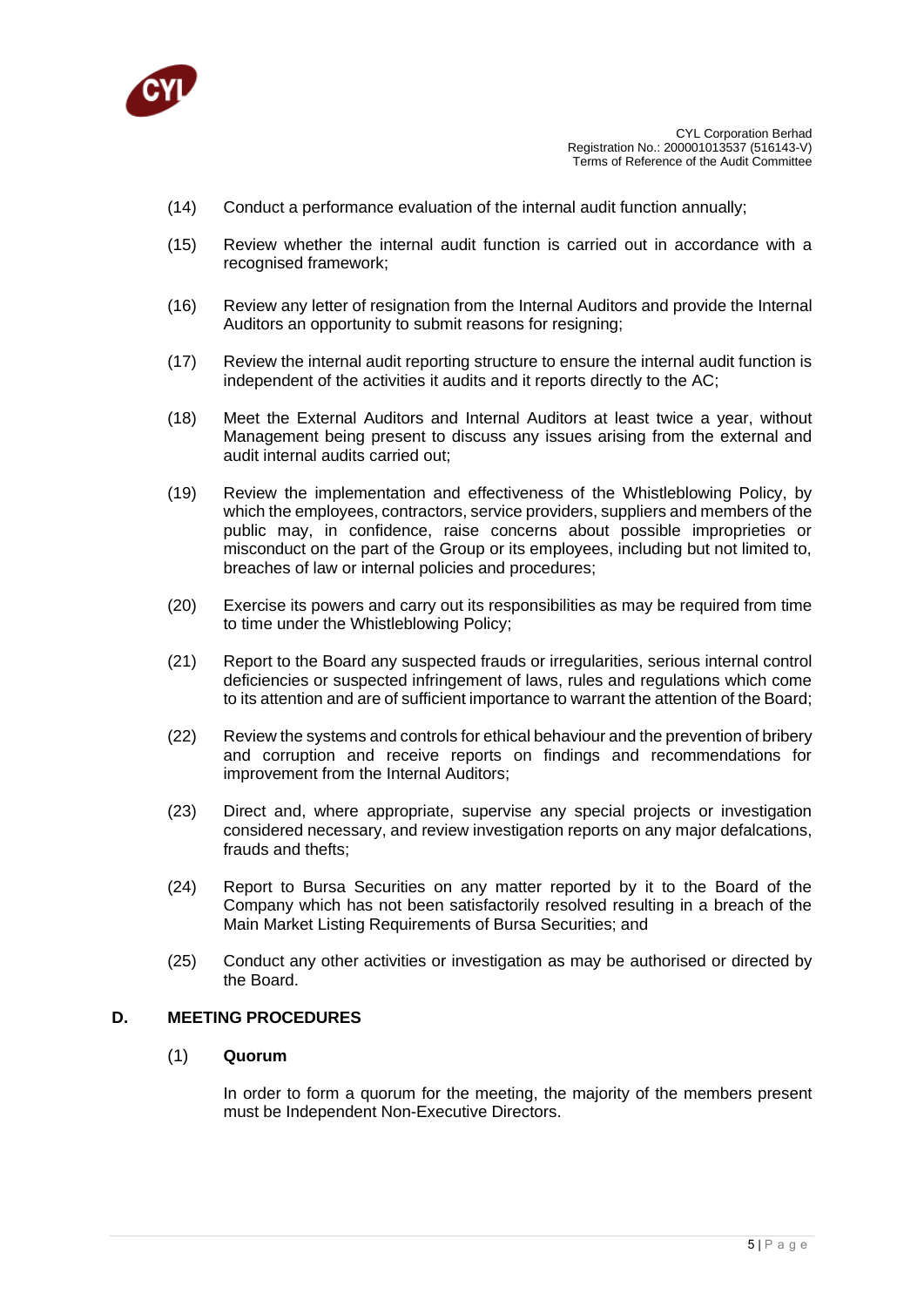

If the Chairman of the AC is not present within fifteen (15) minutes of the time appointed for holding the same or is unable/unwilling to chair the meeting, the members of the AC present shall elect one (1) of their number of whom is an Independent Non-Executive Director to be the Chairman of the meeting.

#### (2) **Frequency of Meeting**

Meetings shall be conducted at least four (4) times in each financial year, or more frequently as circumstances may dictate.

The Chairman may call for additional meetings of the AC when required or upon the request made by any AC member, the Internal Auditors or the External Auditors.

## (3) **Notice and Venue**

The Secretary, with the concurrence of the Chairman of the AC, shall be responsible for drawing up and circulating the agenda and the notice of AC meetings.

The notice of the AC meetings and meeting materials shall be circulated at least five (5) business days (or a shorter period where it is unavoidable) before each meeting to the members of the AC.

The notice of every meeting shall be given in writing and be served to the AC member either personally or by fax, e-mail, post or courier to his/her address in the Register of Directors or to the address provided by the AC member, as the case may be.

An AC meeting may be held at two (2) or more venues within or outside Malaysia using any technology that enables all AC members as a whole to participate for the entire duration of the meeting.

The technology to be used for the purpose of this paragraph must enable each AC member taking part in the meeting to communicate simultaneously with each of the other AC members and may include telephone, television, video conferencing, or any other audio and/or visual device which permits instantaneous communication.

A virtual AC meeting shall be deemed to constitute provided the following conditions are met:-

(a) all AC members for the time being entitled to receive notice of the AC meeting shall be entitled to receive notice of a virtual meeting. Notice of any such meeting shall be given by an appropriate form of technology (or in such other manner) as may be permitted by the Constitution of the Company; and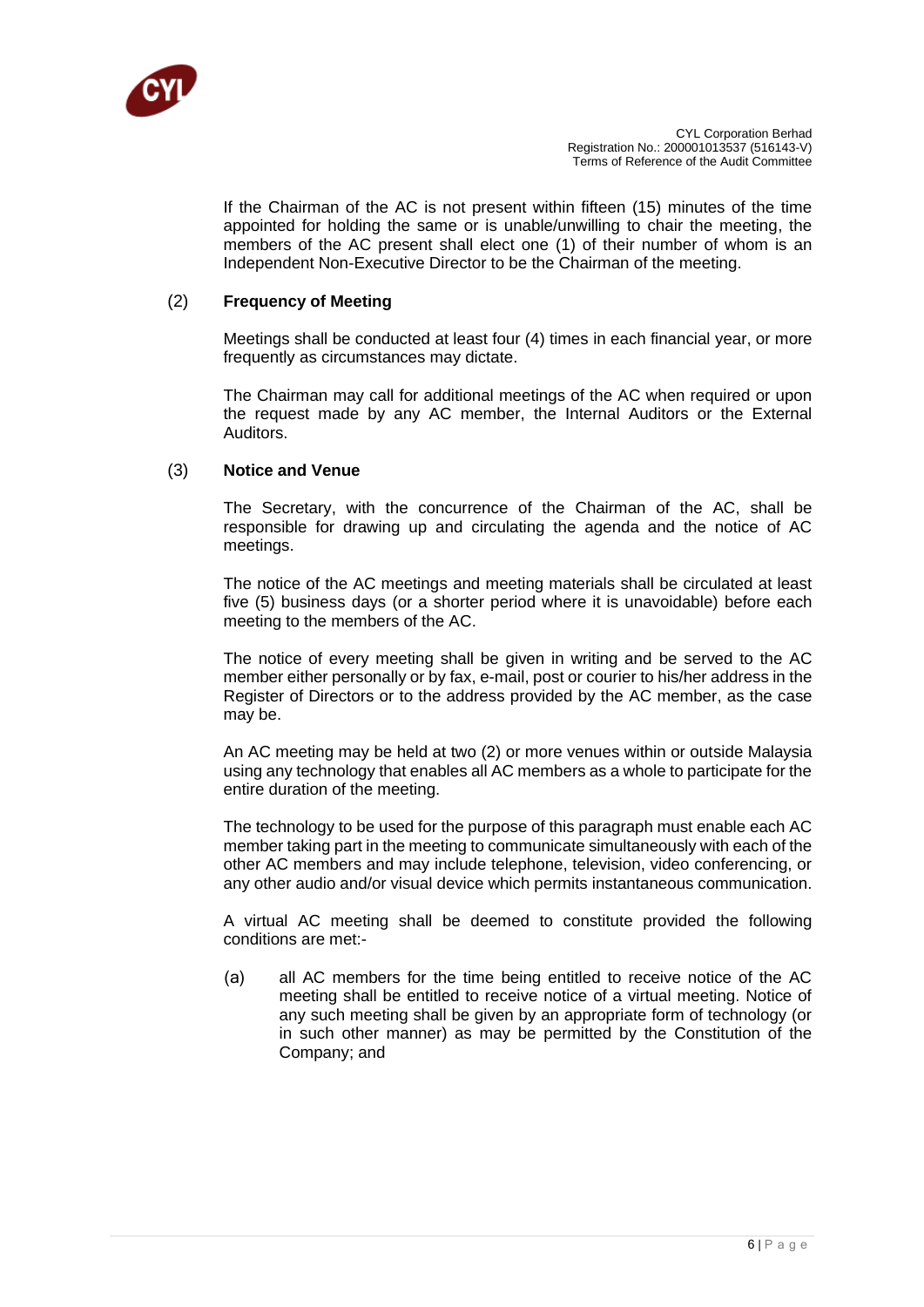

(b) an AC member may not leave a virtual meeting by disconnecting from the technology used unless he/she has previously expressly notified the Chairman of the meeting of his/her intention to leave the meeting and an AC member shall be conclusively presumed to have been present and to have formed part of the quorum at all times during such a meeting until such notified time of his/her leaving the meeting.

The main venue of the meeting shall be the place where the Chairman is present or the Chairman of the meeting is present, if the meeting is not chaired by the Chairman.

#### (4) **Voting**

Each member of the AC is entitled to one (1) vote in deciding the matters deliberated in the meeting.

Questions arising at any meeting of the AC must be determined by a majority of votes of the members present, and in the case of an equality of votes, the Chairman has a second or casting vote. The Chairman shall not have a second or casting vote when only two (2) members (one of whom is the Chairman) form a quorum or when only two (2) members are competent to vote on the question at issue.

An AC member shall abstain from discussion or deliberations or excuse himself/herself from the meeting during discussion or deliberations of any matter which gives rise to an actual or perceived conflict of interest situation for the AC member.

#### (5) **Attendance at meetings**

Other members of the Board and Management of the Company may attend the meeting (specific to the relevant meeting) upon the invitation of the AC.

The AC shall meet at least twice annually with the Internal and External Auditors without the presence of any executive Board members, Management or employees. In addition, the Internal and External Auditors may request for a private session with the AC to discuss any matter of concern.

#### **E. KEEPING AND INSPECTION OF MINUTES**

- (1) The Company shall cause minutes of all proceedings of the AC meetings to be entered in books kept for that purpose.
- (2) The minutes of the proceedings of meetings including virtual meetings shall be sufficient evidence of such proceeding and of the observance of all necessary formalities if it is certified as correct by the Chairman of the meeting or the next succeeding meeting.
- (3) The books containing the minutes of proceedings of the AC meetings shall be kept at the Registered Office or any other place as may be determined by the Board and shall be open for inspection by any AC member or Board member.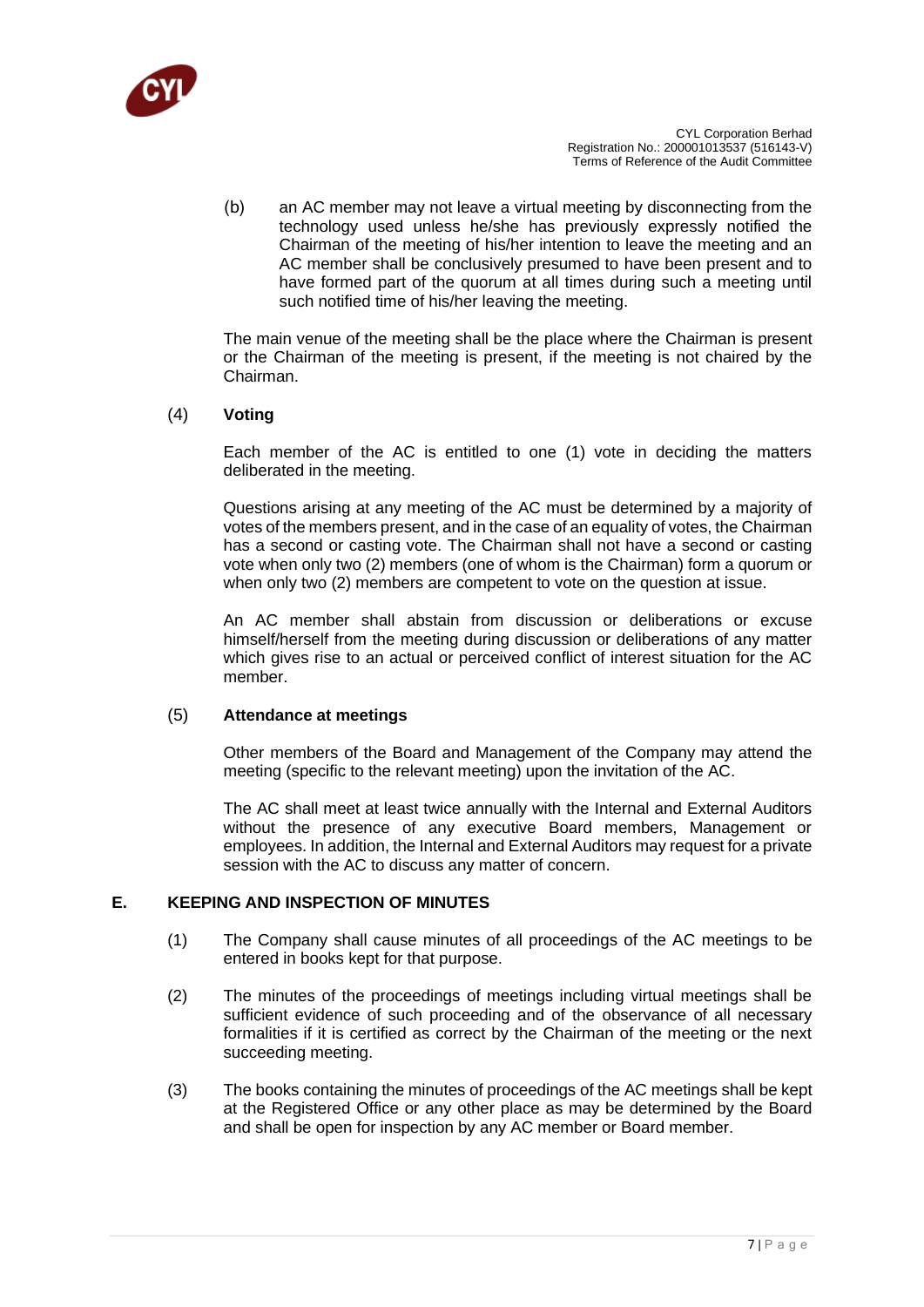

## **F. WRITTEN RESOLUTIONS OF THE AC**

- (1) The AC may pass a resolution by way of a written resolution. A written resolution that is signed in accordance with the quorum required by an AC meeting shall be valid and effectual as if it were a resolution duly passed at an AC meeting duly convened and held.
- (2) Any such document may be accepted as sufficiently signed by an AC member if transmitted to the Company by any technology purporting to include a signature and/or an electronic or digital signature by the AC member and may consist of several documents in like form, each signed by one (1) or more AC members.

#### **G. POWER AND AUTHORITY OF THE AC**

The AC shall, in accordance with the procedures determined by the Board and at the expense of the Company:-

- (a) have authority to investigate any matter within the Terms of Reference;
- (b) have the resources which the AC requires to perform its duties;
- (c) have full and unrestricted access to any information and documents of the Company or the Group which is required in the discharge of its duties;
- (d) have direct communication channels with the External Auditors and person(s) carrying out the internal audit function or activity;
- (e) be able to obtain independent professional or other advice in the performance of its duties at the expense of the Company; and
- (f) be able to convene meetings with the external auditors, person(s) carrying out the internal audit function or activity or both, without the attendance of other Directors and employees of the Company, whenever deemed necessary.

## **H. REPORTING AND OPERATION OF THE AC**

- (1) The AC shall take into consideration the following policies in the discharge of its duties and responsibilities:-
	- (a) Policy on External Auditors;
	- (b) Whistleblowing Policy;
	- (c) Anti-Corruption and Bribery Policy; and
	- (d) Code of Conduct.
- (2) The Chairman of the AC shall report formally to the Board on its proceedings after each AC meeting on all matters within its duties and responsibilities and present the recommendations of the AC to the Board accordingly.
- (3) The Chairman of the AC shall engage on a continuous basis with Management, the Internal Auditors and the External Auditors in order to be kept informed of matters affecting the Company and/or its subsidiaries.
- (4) The AC shall issue an AC Report as part of the Annual Report of the Company, which shall include a summary of the work of the AC in the discharge of its functions and duties for that financial year under reporting and how it has met its responsibilities.